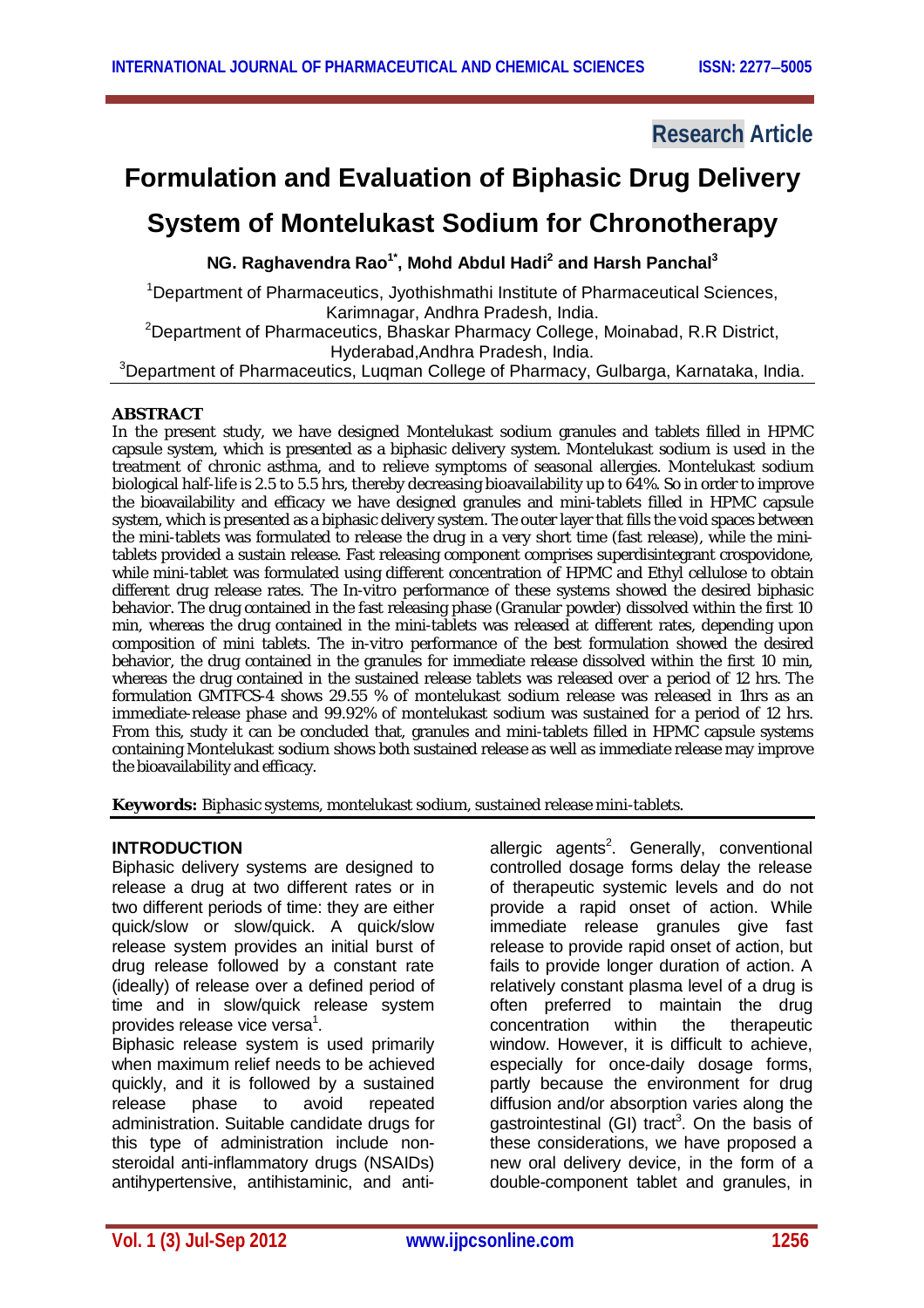which the one portion is formulated to obtain a prompt release of the drug, with the aim of reaching a high serum concentration in a short period of time. The second portion is a sustain release matrix, which is designed to maintain an effective plasma level for a prolonged period of  $time<sup>4</sup>$ . This concept can be used to produce a biphasic delivery system combining a fast release together with the slow release period of the drug, provided that the excipients powder that fills The void spaces between the mini-tablets incorporate a part of the total drug dose. This system can produce a rapid rise in the plasmatic concentrations for some drugs (such as analgesic, anti-inflammatory, anti hypertensive and antihistaminic agents) that are requested to promptly exercise the therapeutic effect, followed by an extended release phase in order to avoid repeated administrations<sup>5</sup>. The montelukast sodium is a leukotrine receptor antagonist (LTRA) used for the maintenance treatment of asthma, chronic asthma attacks and to relive symptoms of seasonal allergies<sup>6</sup>. The main drawback of conventional montelukast formulation is that it undergoes hepatic first pass metabolism. Thus, it shows plasma or biological halflife 2.5 to 5.5 hrs<sup>7</sup>, there by decreasing bioavailability upto 64% $^8$ .

Compressed mini-tablets systems are presented as a biphasic delivery system. The outer layer that fills the void spaces between the mini-tablets was formulated to release the drug in a very short time (fast release), while the mini-tablets provided a sustained release. Fast releasing component comprises superdisintegrant crospovidone, while mini-tablet was formulated using different concentration of HPMC and Ethyl cellulose. The *In-vitro* performance of these systems showed the desired biphasic behavior<sup>9</sup>. Prepared immediate release granules and sustained release mini tablets are filled in the HPMC capsule. The advantage of the HPMC capsule is the HPMC capsules exhibited lower moisture contents compared to gelatin capsules (*e.g.* 6% and 14% respectively at 50% RH) that have shown to be more hygroscopic. The main advantage of HPMC capsules over gelatin capsules

could be because of their vegetable source which has wider customer acceptance. Hindu or Buddhist for example rely on vegetable sources for their nutrition<sup>10-14</sup> The drug contained in the fast releasing phase (Granular powder) dissolved within the first 5 min, whereas the drug contained in the mini-tablets was released at different rates, depending upon composition of minitablets <sup>15, 16</sup>. In the present study, we have designed granules and mini-tablets-incapsule systems. The system comprises of immediate release granules and sustained release mini-tablets filled in HPMC capsule.

### **MATERIALS AND METHODS**

Montelukast Sodium was obtained as a gift sample by Zydus health care (east Sikkim), and Morepen Pharma Pvt. Ltd, Solan (Delhi), Crospovidone was purchased from Rajesh chemicals, Mumbai, HPMC (15 cps), D-Mannitol and Sodium lauryl sulphate were purchased from SD Fine Chem Lab, Mumbai, Ethyl cellulose (18-22cps) and PEG-6000 were purchased from Loba Chemie Pvt. Ltd, Mumbai, Anhydrous dibasic calcium phosphate, and magnesium stearate were purchased from Himedia Chem Lab, Mumbai, and Aerozil was purchased from Sisco Research laboratories Pvt. Ltd. Mumbai. HPMC capsules were obtained as a gift samples from ACG Associated capsules Pvt Ltd, Mumbai.

### **Preparation of the biphasic delivery system<sup>17</sup>**

The qualitative and quantitative composition of the different formulations of the sustain release tablet can be seen in **Table 1 and 2.**

## **Dose calculation of immediate-release<sup>18</sup>**

The pharmacokinetic parameters of drug were utilized for the calculation of theoretical drug release profile for coated mini-tablet-in-capsule system. The immediate-release part of montelukast sodium was calculated using the following equation.

$$
D_L = C_{\text{max}} V_d
$$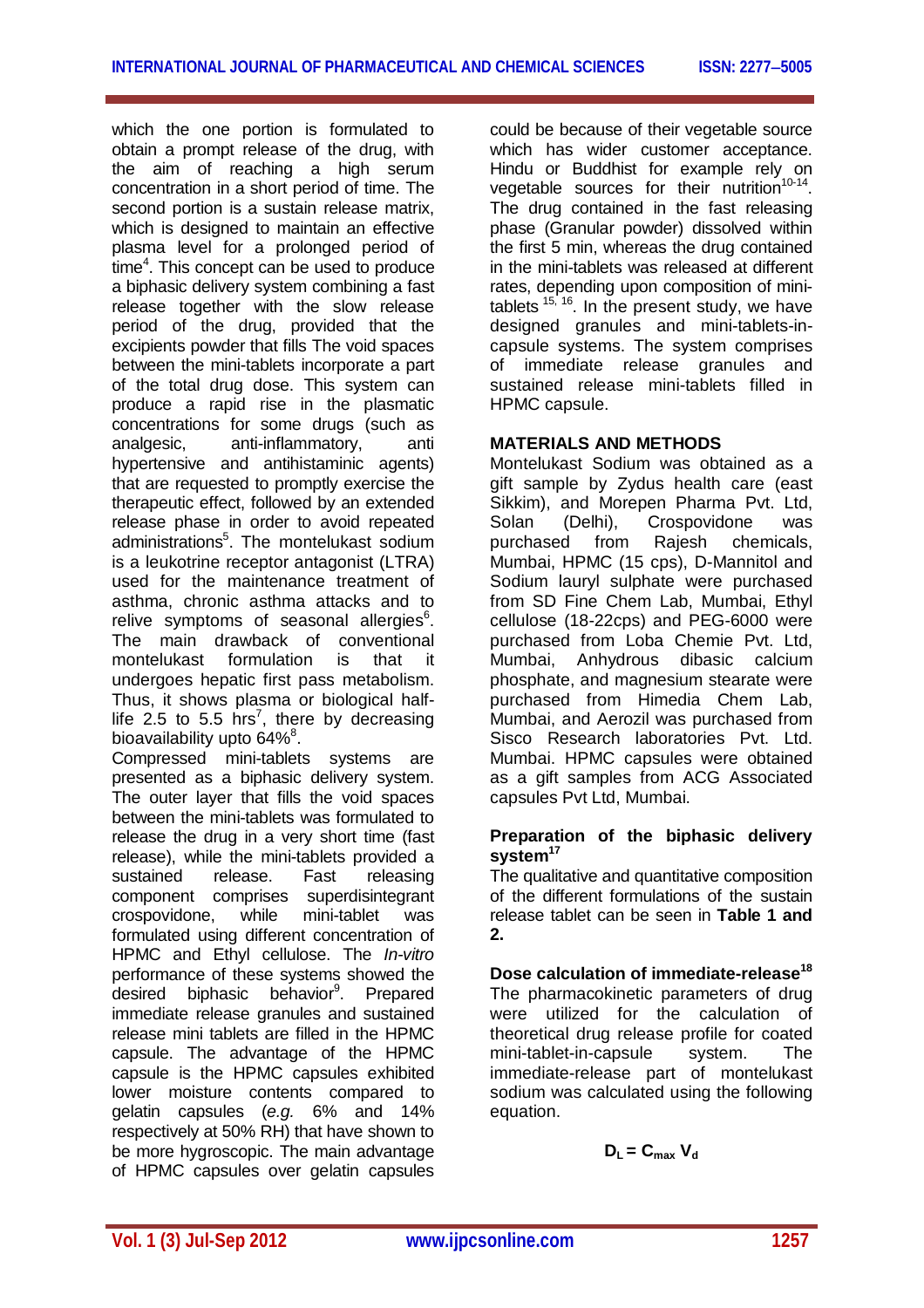Where C<sub>max</sub> is maximum plasma concentration, and  $V_d$  is volume of distribution.

**Immediate release component (Granules):** Microcrystalline cellulose (Avicel PH 102) was used because of its good compaction and disintegration properties. Crospovidone was used as a super disintegrant to obtain an immediate release of the drug. The granules were prepared by wet granulation method. The composition of immediate release granules were mentioned in **Table 1**.

**Sustained-release component (SRMT):**  The SRMT contained various EC to HPMC ratio (60:40, 70:30, 75:25 80:20, 85:15) as controlling agents. The ingredients consisting of Montelukast Sodium, lactose, HPMC (5 cps), ethyl cellulose were passed through 60 mesh (250 μm) separately and dry mixed. The dry mixing was carried at a slow speed for 10 min and the blend was granulated with 10% w/v alcoholic solution of PVP K-30 for 5 min. The resulting wet mass was immediately passed through a 16 mesh screen (1000 μm). The granules obtained were dried for 1 hrs in a thermostatic hot air oven maintained at 30- 35° C to a moisture content of 2 to 3 %. The dried granules were passed through the same sieve (1000 μm) to break the lumps and blended with magnesium stearate and talc. The lubricated granules were compressed into tablets weighing 120mg using 6.3 mm round convex punches in a rotary tablet press (Rimek mini press, model RSB-4, M/S: Karnavati engineering, Ahmedabad) to a hardness of 3 kg/cm<sup>2</sup>.

**Granules and Mini-tablets filled HPMC capsule system (GMTFCS):** The tablets filled HPMC capsule system comprises of immediate-release granules and 3 sustained-release tablets. The compositions of various GMTFCS were mentioned in **Table 3**.

**Evaluation of SRMT granules19, 20:** The powder blend was subjected for precompressional parameters like angle of repose**,** bulk density and tapped density, compressibility index and Hausner's ratio.

**Evaluation of mini-tablets19, 20:**

**Hardness test:** The hardness of the tablets was determined using Monsanto Hardness tester. It is expressed in  $kg/cm<sup>2</sup>$ . Six tablets were randomly picked from each formulation and the mean and standard deviation values were calculated.

**Friability:** A friability test was conducted on the mini-tablets using an veego friabilator. Twenty mini-tablets were selected from each batch and any loose dust was removed with the help of a soft brush. The mini-tablets were initially weighed (Winitial) and transferred into friabilator. The drum was rotated at 25 rpm for 4 min after which the mini-tablets were removed. Any loose dust was removed from the mini-tablets as before and the tablets were weighed again  $(W_{final})$ . The percentage friability was then calculated by,

$$
\mathbf{F} = \frac{\mathbf{W}_{initial} - \mathbf{W}_{final}}{\mathbf{W}_{initial}} \times 100
$$

% Friability of mini-tablets less than 1% is considered acceptable.

**Weight variation:** The weight variation test was conducted by weighing 20 randomly selected mini-tablets individually, calculating the average weight and comparing the individual minitablet weights to the average. The specification of weight variation is 10%.

**Uniformity of thickness:** The tablet thickness was measured using screw gauge.

*In-vitro* **disintegration time<sup>21</sup> :** The *invitro* disintegration of the core mini-tablets of SRMT was determined using disintegration test apparatus as per I.P specifications. Place one tablet in each of the six tubes of the basket. Add the disc to each tube and run the apparatus using 900ml of 0.5% SLS in distilled water as the immersion liquid. The assembly should be raised and lowered between 30 cycles per minute in distilled water maintained at  $37\,^{\circ}$  C.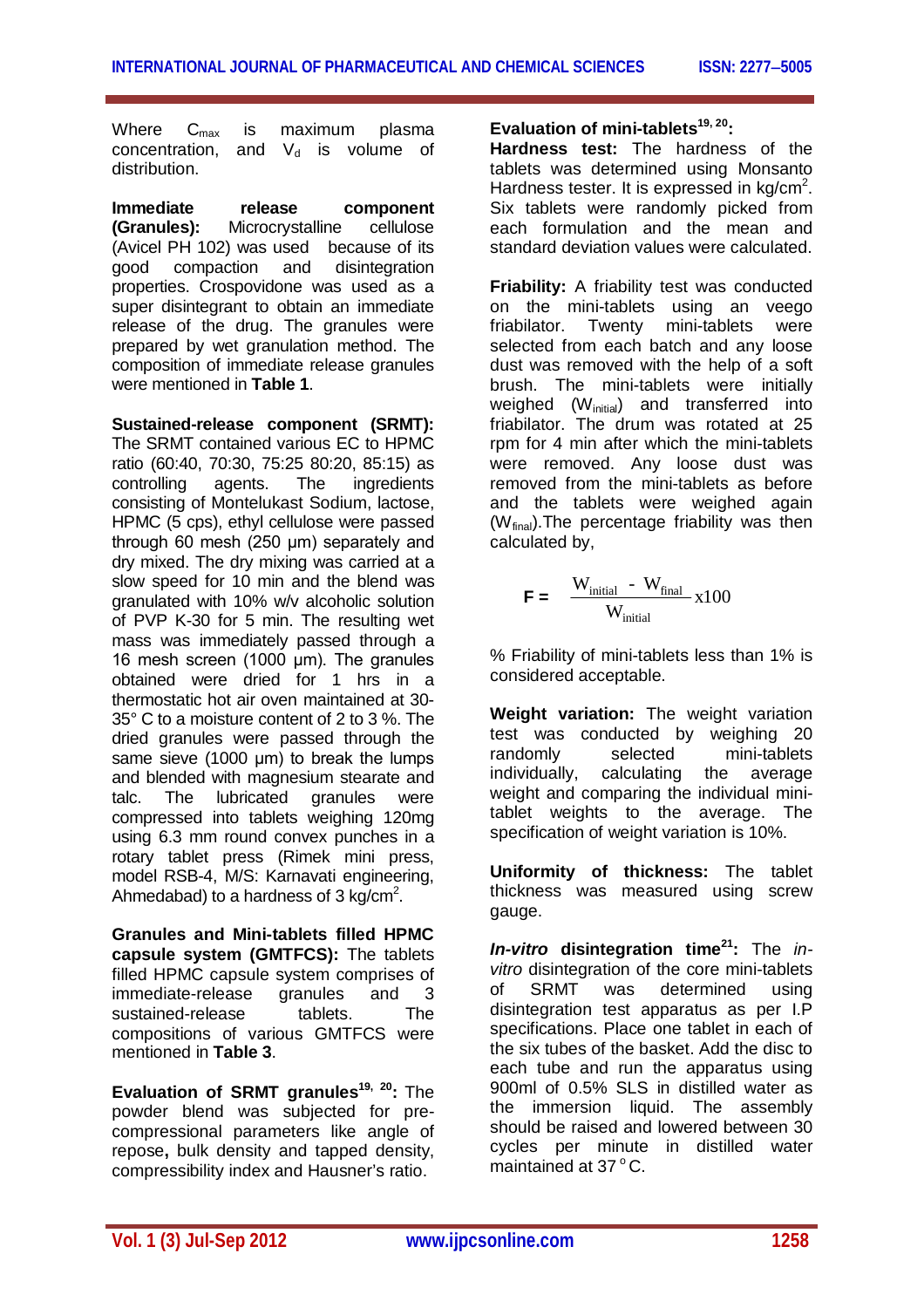**Drug content uniformity22, 23 :** Five minitablets weighted and crushed in a mortar then weighed powder contained equivalent to 10 mg of drug transferred in 100ml of 0.5% of SLS solution to give a concentration of 100μg/ml. Take 15ml of this solution and diluted it upto with 0.5% of SLS solution to give a concentration of 15μg/ml. Absorbance measured at 342 nm using UV- visible spectrophotometer.

*In-vitro* **release testing<sup>21</sup>:** Dissolution rate of montelukast sodium from all formulations were performed using Electro lab dissolution apparatus (USPXXIII) with paddle. The dissolution fluid was 900ml water with 0.5% w/v SLS at a speed of 50 rpm and a temperature of  $37^{\circ}$ C were used in each test. Samples of dissolution medium (5ml) were withdrawn through a filler of 0.5μm at different time intervals, suitably diluted and assayed for montelukast sodium by measuring absorbance at 342 nm. The dissolution experiments were conducted in triplicate. For all tests 5ml samples of the test medium were collected at set intervals (1, 2, 4, 6, 8, 10, 12 hrs) and were replaced with equal volume of 0.5 % SLS in distilled water.

## **RESULTS AND DISCUSSION Evaluation of sustained granules**

The prepared granules of all the formulations were subjected for various pre-compressional evaluations such as angle of repose, bulk and tapped density, compressibility index and Hausner's ratio. Results of all the pre-compressional parameters performed on granules of SRMT shown in **Table 4**. The results of angle of repose (<30) indicates good flow properties of the granules. This was further supported by lower compressibility index values. Generally compressibility values up to 15% results in good to excellent flow properties.

**Evaluation of sustained release minitablets:** The data obtained from postcompression parameters for the core tablets of SRMT such as thickness, diameter, hardness, friability, average weight, and drug content is shown in **Table 5**. For the core tablets of SRMT, hardness test indicated good mechanical strength and was found between the range of 2.85 - 3.14  $kg/cm<sup>2</sup>$ . Friability is less than 1% indicated that tablets had a good mechanical resistance. Thickness of the core tablets for SRMT was found to be in the range of 2.86 - 3.02 mm. All the formulations passed the weight variation test i.e., average percentage weight variation was found to be within the pharmacopoeial limits of  $±10\%$  and the average weight of the core tablets was found to be 120 mg for SRMT. The drug content of SRMT was found to be 97.96 - 99.98 %.

The results of *in-vitro* drug release studies of SRMT were given in **Table 6** and graphical representation was shown in **Fig 1**. These results demonstrate that the dissolution rate and extent of drug release decreased with increasing ethyl cellulose content in the tablets. Hence, the most suitable sustained-release mini-tablet seems to be SRMT-5 releasing 99.02% of montelukast sodium within 12 hrs. The SRMT-1 shows lowest drug release around 98.49 % of montelukast sodium within 6 hrs.

A biphasic oral delivery system was developed by compressing granules and mini-tablets into a HPMC capsules. The compressed mini-tablets showed slight deformation and no fragmentation. Because of their physical characteristics, mini-tablets tend to keep their integrity after compression, making more difficult the fracturing process of these subunits. This technology may be achieved by fast/slow delivery system. This is characterized by an initial rapid release phase, corresponding to the drug release contained in the powder layer filled between mini-tablets, followed by a period of slow release, corresponding to the drug release of mini-tablets. The proposed fast/slow delivery devices show a wide flexibility in the modulation of the delivery program.

In order to develop an optimized sustained release dosage forms, we tested GMTFCS comprising different release profile of granules and tablets (SRMT) in a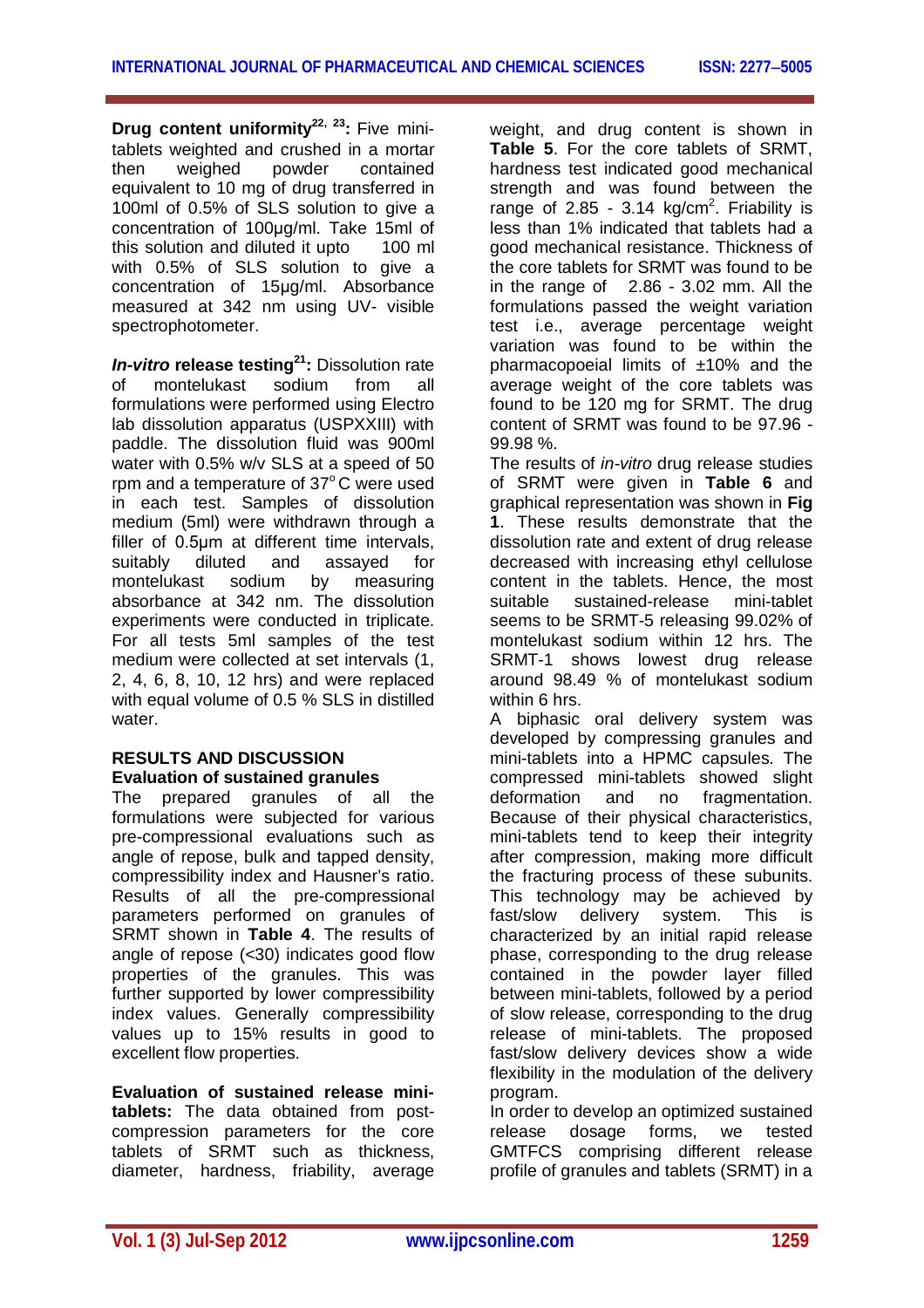HPMC capsule (size 0). The results revealed that formulation GMTFCS-4 was releasing 29.55% of montelukast sodium within an hour as an immediate release phase and the sustained release phase was prolonged for a period of 12 hrs around 99.92 % drug released, and it was found to be the most suitable combination to have an immediate as well as sustained release of drug. The drug release results of GMTFCS were given in **Table 7** and graphical representation was shown in **Fig 2**. Hence, GMTFCS-4 was considered as the best formulation releasing montelukast sodium both as an immediate and sustained-release phase.

**Drug excipients interaction studies:**  The characteristic absorption peaks of pure drug montelukast sodium and promised mini-tablet formulations were shown in **Fig 3**. Drug taken for the present study of formulation is montelukast sodium. It has got tertiary hydroxyl groups which have exhibited a broad peak around  $3300$   $cm<sup>-1</sup>$  and a carboxylic acid peak which is in the form of a salt has exhibited a strong peak near 1700 cm<sup>-1</sup>. Numbers of aromatic C-H peaks are also observed between 2900 cm $^{-1}$ to 3000 cm $^{-1}$ .

The IR Granules contains montelukast sodium, and HPMC. The HPMC contains number of hydroxyl groups in a molecule which is indicated by broad hump at 3500 cm<sup>-1</sup>. Similarly, to above instead of aromatic C-H number of aliphatic C-H are observed near 2900 cm<sup>-1</sup>. In SRMT-3 and SRMT-4 absorption peak is absorbed at 3400 cm-1 and another peak at 1700 cm-1 corresponding to the carboxylate and carbonyl residues. All the peaks corresponding to three constituents were found to be present in its higher spectra indicating that none of the functional groups of either drug or polymers have undergone any chemical reaction.

**DSC studies:** The thermograms of pure drug and mini-tablet formulations were shown in **Fig 5.** The drug montelukast sodium subjected for DSC studies give

very sharp peak at  $139.8^{\circ}$  C with in the range of  $1.0^{\circ}$  C indicating the sample is in the pure form and exhibited a sharp melting range.

When the drug is taken in IR Granules were subjected for DSC measurements which have showed a wide range of melting process which has started at 165.39 $\degree$  C and completed at 172.90 $\degree$  C with a range of  $7^\circ$  C. In the next SRMT-4 and SRMT-5 batches, in these cases, during the DSC measurement the formulation has started the melting process at  $164.37^{\circ}$  C and completed at 175.12 $^{\circ}$  C. This more than 10 $^{\circ}$  C and 8 $^{\circ}$  C. In all the 3 cases suggesting that formulation is a mixture of drug and excipients but not the reaction product. Hence, drug in all these cases is present in the free form for any biochemical process.

## **CONCLUSION**

A novel biphasic granules and mini-tablets filled in HPMC capsule system was developed by filling granules and minitablets into an empty HPMC capsule shell which releases 29.55 to 37.40 of the total dose within 60 min. Formulations GMTFCS-1 to GMTFCS-4 shows 95 % of drug releases within 8 hrs, 9 hrs, 10 hrs, and 12 hrs respectively. Among all the formulations GMTFCS-4 can be stated as the best formulation as it releases the initial dose i.e.; 29.55 % within first hours and then sustain the release up to 12 hrs, which would permit a treatment regimen of two doses per day.

## **ACKNOWLEDGEMENTS**

Authors thank Franco Indian Pharmaceuticals Ltd. for providing a gift sample of Terbutaline sulphate and ACG Associated capsules Pvt Ltd, Mumbai, respectively for providing the HPMC capsules. The authors are also thankful to Chairman's, of Luqman College of Pharmacy, Gulbarga, and Jyothishmathi Institute of Pharmaceutical Science, Karimnagar, for providing the facilities to carry out the research work.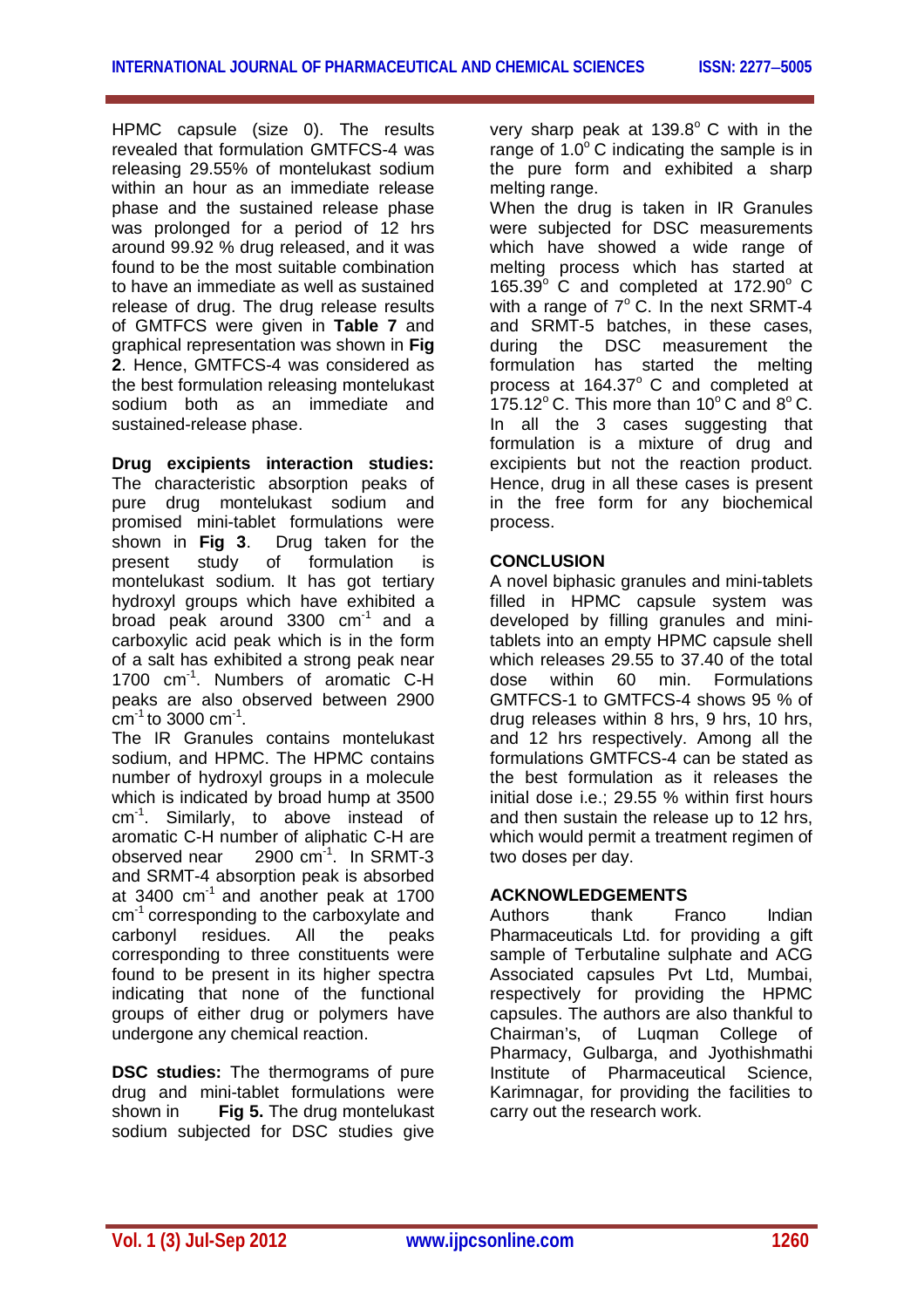| immediate release granules |                      |  |  |  |  |
|----------------------------|----------------------|--|--|--|--|
| <b>Ingredients</b>         | <b>Quantity (mg)</b> |  |  |  |  |
| Montelukast sodium         | 3.6                  |  |  |  |  |
| Crospovidone (CP)          | 12                   |  |  |  |  |
| Microcrystalline cellulose | 50                   |  |  |  |  |
| Mannitol                   | 32.4                 |  |  |  |  |
| HPMC (5 cps)               | 20                   |  |  |  |  |
| Mg. stearate               | 2                    |  |  |  |  |
| <b>Total Weight</b>        | 120                  |  |  |  |  |

# **Table 1: Composition of Montelukast sodium**

#### **Table 2: Composition of Montelukast sodium sustain release mini-tablet**

| FC                                                                          | SRMT-1 | SRMT-2 | SRMT-3 | <b>SRMT-4</b> | SRMT-5 |
|-----------------------------------------------------------------------------|--------|--------|--------|---------------|--------|
| мs                                                                          | 2.14   | 2.14   | 2.14   | 2.14          | 2.14   |
| HPMC(5 cps)                                                                 | 40     | 30     | 25     | 20            | 15     |
| <b>Ethyl Cellulose</b>                                                      | 60     | 70     | 75     | 80            | 85     |
| Lactose                                                                     | 15.86  | 15.86  | 15.86  | 15.86         | 15.86  |
| Mag ste                                                                     |        | 2      | っ      |               |        |
| Total weight (mg/tab)                                                       | 120    | 120    | 120    | 120           | 120    |
| NOTE: MS: Montelukast sodium, CP: Crospovidone, Mag Ste: Magnesium stearate |        |        |        |               |        |

#### **Table 3: Composition of Montelukast sodium Granules and Mini-tablet Filled capsule Systems [GMTFCS]**

| <b>Formulation code</b> | <b>Composition</b>             |
|-------------------------|--------------------------------|
| <b>GMTFCS-1</b>         | Granules: SRMT-1:SRMT-2:SRMT-3 |
| $GMTFCS - 2$            | Granules: SRMT-1:SRMT-3:SRMT-4 |
| GMTFCS-3                | Granules: SRMT-1:SRMT-2:SRMT-5 |
| <b>GMTFCS-4</b>         | Granules: SRMT-1:SRMT-3:SRMT-5 |

**GMTFCS – 4 Granules : SRMT-1:SRMT-3:SRMT-5** NOTE: The composition of the formulations has been selected based on the results of separate In- vitro dissolution testing of SRMT.

#### **Table 4: Pre-compressional evaluation of the prepared Montelukast sodium SRMT Granules**

| Tablet code            | Angle of repose<br>(degree) | <b>Bulk density (gm/cc)</b><br>$\pm$ SD, n=3 | <b>Tapped density</b><br>(am/cc) | Carr's index<br>$(%)$ , n=3 | Hausner's ratio<br>$\pm$ SD, n=3 |
|------------------------|-----------------------------|----------------------------------------------|----------------------------------|-----------------------------|----------------------------------|
| <b>SRMT-1 Granules</b> | $25.12 \pm 0.14$            | $0.55 \pm 0.005$                             | $0.64 \pm 0.014$                 | $19.24 \pm 0.16$            | $1.25 \pm 0.012$                 |
| <b>SRMT-2 Granules</b> | $23.46 + 0.18$              | $0.53 \pm 0.002$                             | $0.66 + 0.022$                   | $23.56 \pm 0.18$            | $1.26 \pm 0.016$                 |
| <b>SRMT-3 Granules</b> | $24.26 \pm 0.28$            | $0.52 \pm 0.004$                             | $0.67 \pm 0.046$                 | $17.84 \pm 0.12$            | $1.28 \pm 0.024$                 |
| <b>SRMT-4 Granules</b> | $22.54 \pm 0.42$            | $0.54 \pm 0.003$                             | $0.63 \pm 0.016$                 | $15.68 \pm 0.22$            | $1.22 \pm 0.018$                 |
| <b>SRMT-5 Granules</b> | $27.12 \pm 0.12$            | $0.51 \pm 0.006$                             | $0.62 \pm 0.024$                 | $18.46 \pm 0.08$            | $1.21 \pm 0.008$                 |

#### **Table 5: Evaluation of Montelukast sodium SRMT**

| <b>Tablet code</b> | Thickness<br>(±SD), n=6 | Diameter (mm)<br>$(\pm SD)$ , n=6 | <b>Hardness</b><br>(kq/cm <sup>2</sup> )<br>(±SD), n=6 | Friability (%) | Average<br>weight (mg)<br>(±SD), n=20 | Drua<br>Content (%)<br>$(\pm SD)$ , n=6 |
|--------------------|-------------------------|-----------------------------------|--------------------------------------------------------|----------------|---------------------------------------|-----------------------------------------|
| SRMT-1             | $2.87 \pm 0.46$         | $6.3 \pm 0.02$                    | $3.09 \pm 0.04$                                        | 0.54           | $120 \pm 0.66$                        | $98.46 \pm 0.46$                        |
| SRMT-2             | $2.86 \pm 0.062$        | $6.3 \pm 0.02$                    | $3.14 \pm 0.07$                                        | 0.46           | $120 \pm 1.12$                        | $99.08 \pm 0.56$                        |
| SRMT-3             | $2.97 \pm 0.036$        | $6.3 \pm 0.04$                    | $3.02 \pm 0.02$                                        | 0.58           | $120 \pm 0.92$                        | $97.96 \pm 0.74$                        |
| <b>SRMT-4</b>      | $3.02 \pm 0.024$        | $6.3 \pm 0.06$                    | $2.95 \pm 0.12$                                        | 0.46           | $120 \pm 0.88$                        | $98.14 \pm 0.86$                        |
| SRMT-5             | $2.94 \pm 0.072$        | $6.3 \pm 0.08$                    | $2.85 \pm 0.14$                                        | 0.58           | $120 \pm 0.74$                        | $99.98 \pm 0.48$                        |

|  | Table 6: In-vitro release study of sustained-release mini-tablets (SRMT) |  |
|--|--------------------------------------------------------------------------|--|
|--|--------------------------------------------------------------------------|--|

| <b>Time</b><br>(hrs) | SRMT-1 | SRMT-2 | SRMT-3 | SRMT-4 | SRMT-5 |
|----------------------|--------|--------|--------|--------|--------|
| o                    | 0      | 0      | 0      | 0      | 0      |
| 1                    | 23.35  | 20.18  | 17.01  | 10.88  | 7.71   |
| $\mathbf{2}$         | 43.75  | 36.88  | 30.22  | 23.88  | 17.33  |
| 3                    | 59.81  | 54.11  | 46.29  | 34.66  | 26.1   |
| 4                    | 76.51  | 72.28  | 62.98  | 48.08  | 34.03  |
| 5                    | 88.34  | 81.63  | 74.40  | 60.02  | 45.23  |
| 6                    | 98.49  | 93.31  | 86.76  | 72.28  | 53.05  |
| 7                    |        | 99.44  | 94.68  | 84.12  | 61.71  |
| 8                    |        |        | 99.12  | 92.68  | 71.65  |
| 9                    |        |        |        | 98.59  | 82     |
| 10                   |        |        |        |        | 91.41  |
| 11                   |        |        |        |        | 95.85  |
| 12                   |        |        |        |        | 99.02  |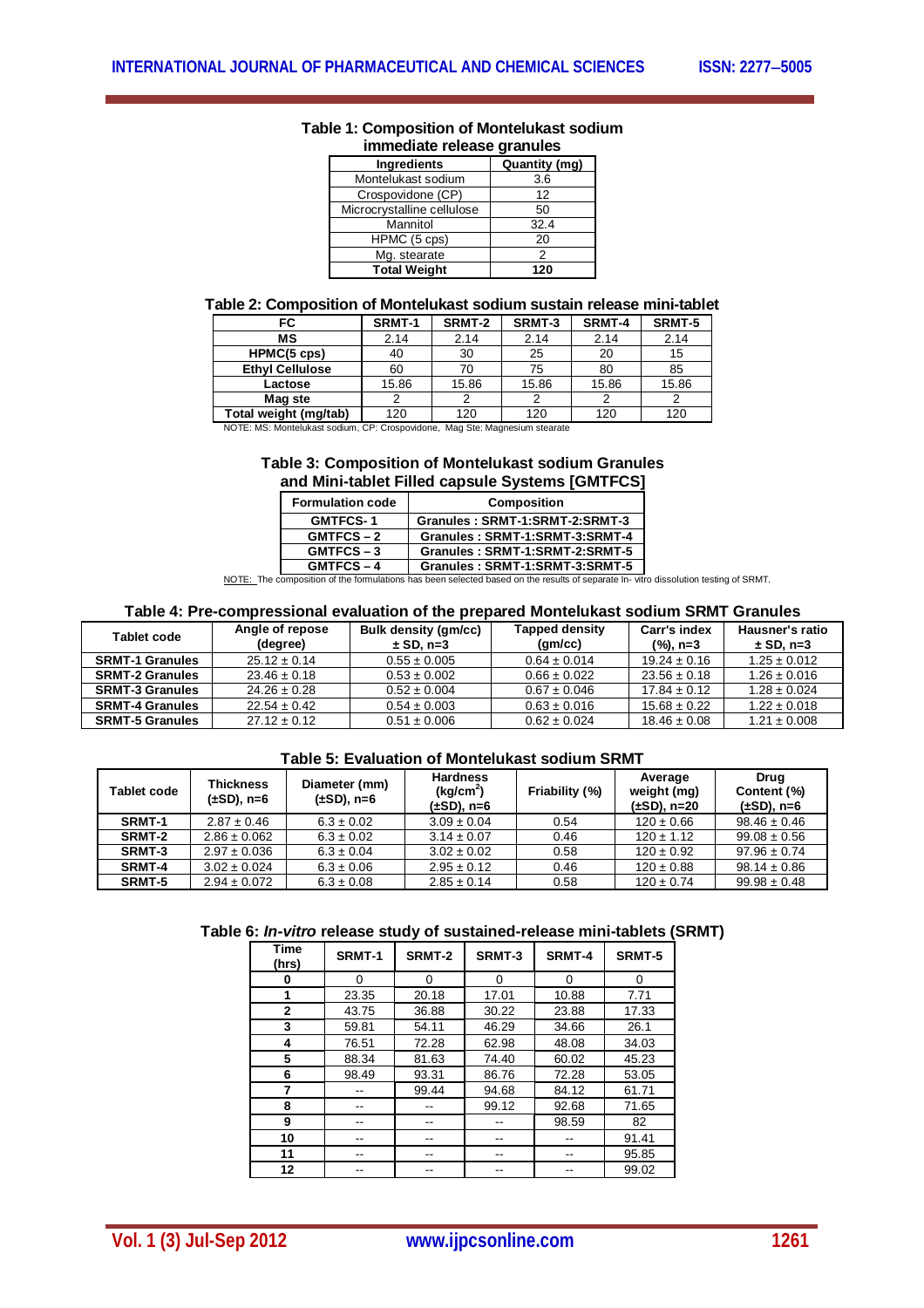| Time | <b>GMTFCS-1</b> | <b>GMTFCS-2</b> | GMTFCS-3 | <b>GMTFCS-4</b> |
|------|-----------------|-----------------|----------|-----------------|
| 0    |                 | 0               | 0        | 0               |
| 1    | 37.40           | 35.85           | 33.48    | 29.55           |
| 2    | 51.77           | 49.39           | 46.81    | 41.02           |
| 3    | 67.99           | 60.34           | 57.97    | 50.22           |
| 4    | 78.84           | 72.02           | 67.74    | 60.03           |
| 5    | 87.00           | 80.91           | 80.91    | 68.71           |
| 6    | 92.58           | 87.41           | 85.97    | 74.50           |
| 7    | 97.02           | 92.68           | 90.72    | 80.49           |
| 8    | 99.71           | 96.61           | 94.65    | 87.93           |
| 9    |                 | 99.61           | 97.44    | 91.55           |
| 10   |                 |                 | 99.81    | 93.41           |
| 11   |                 | --              |          | 96.71           |
| 12   |                 |                 |          | 99.92           |

**Table 7:** *In-vitro* **release study of Granules and Mini-tablets-Filled capsule system (GMTFCS)**



**Fig. 1:** *In-vitro* **drug release profile of Sustained-release mini-tablets (SRMT)**



**Fig. 2:** *In-vitro* **drug release profile of Granules and Mini-tablets-Filled capsule system (GMTFCS)**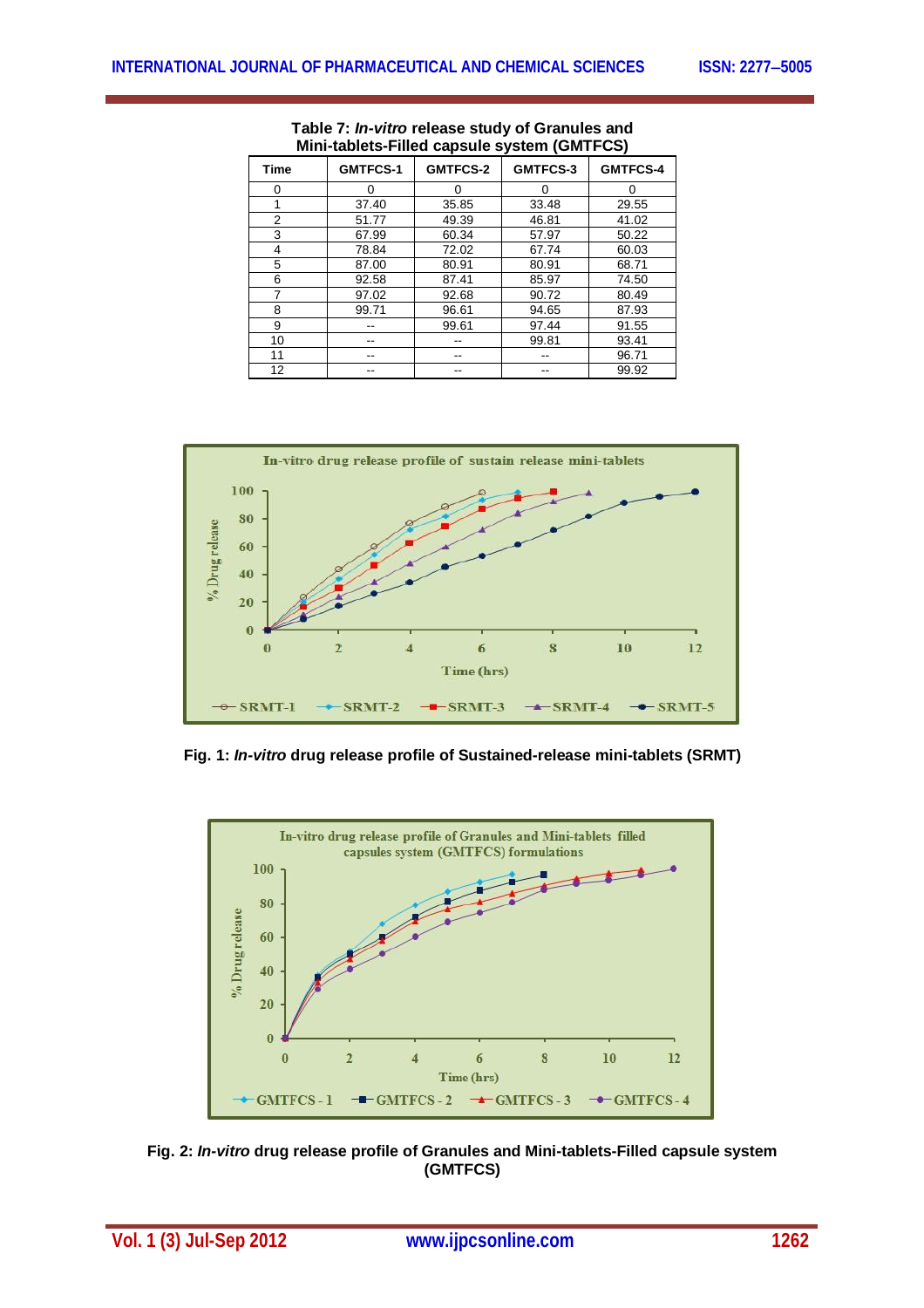

**Fig. 4: IR Spectra of pure Montelukast sodium, IR granules and mini-tablet formulations SRMT-3, and SRMT-4**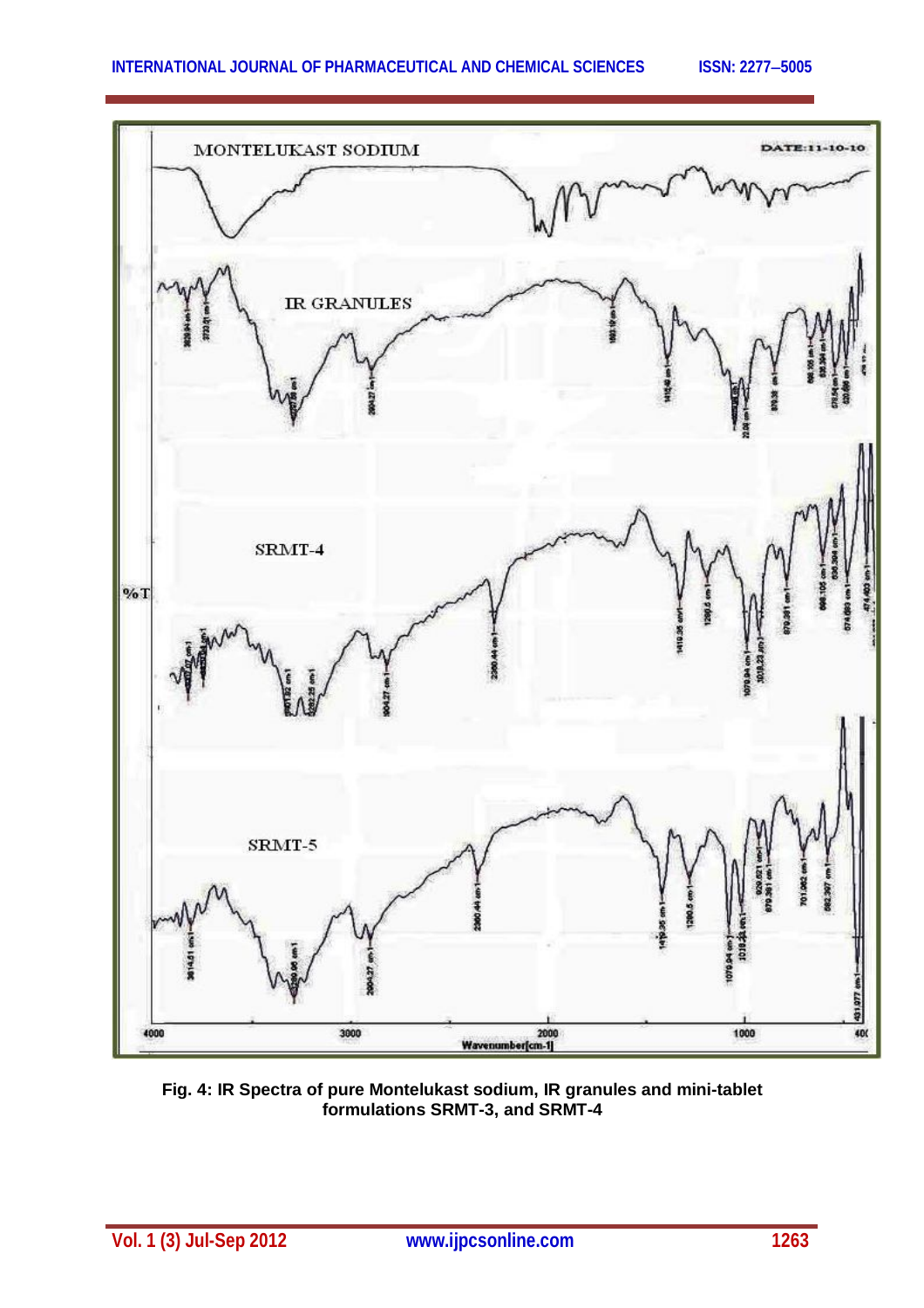

**Fig. 5: DSC of pure Montelukast sodium, IR granules mini-tablet formulations SRMT-3 and SRMT-4**

#### **REFERENCES**

- 1. Murthy SN and Hiremath SR. Physical and Chemical Permeation Enhancers in Transdermal Delivery of Terbutaline Sulphate. AAPS Pharm Sci Tech. 2001;2.
- 2. Vaidya VM, Manwar JV, Mahajan NM, and Sakarkar DM. Design and *In-vitro* Evaluation of Mucoadhesive Buccal Tablets of Terbutaline Sulphate. Int J Pharm Tech Research. 2009;1(3):588-597.
- 3. Chanda R, Ghosh A, Biswas S and Chowdhury SR. Formulation of oral mucoadhesive tablets of terbutaline sulphate using some natural materials and *in-vitro* and *in-vivo* evaluation. Journal of

Pharmaceutical Research and Health Care. 2010;2(1):32-45.

- 4. Martindale, The complete drug reference, 35<sup>th</sup> edition, edited by Sean C Sweetman, Pharmaceutical Press, US 2007, pp. 1021.
- 5. Rangaswamy M, Ayyasamy B, Raju S, Gummadevelly S. Design and Evaluation of Fast Dissolving Tablet of Terbutaline Sulfate. Asian J Pharmaceutics. 2010;3(3):215-217.
- 6. Shivakumar HN, Sarasija Suresh and Desai BG. Design and evaluation of PH sensitive Minitablets for chronotherapeutic delivery of theophylline. Ind J Pharma Sci. 2007;69:73-79.
- 7. Kuentz M, Rothenhäusler B and Röthlisberger D. Time domain 1H